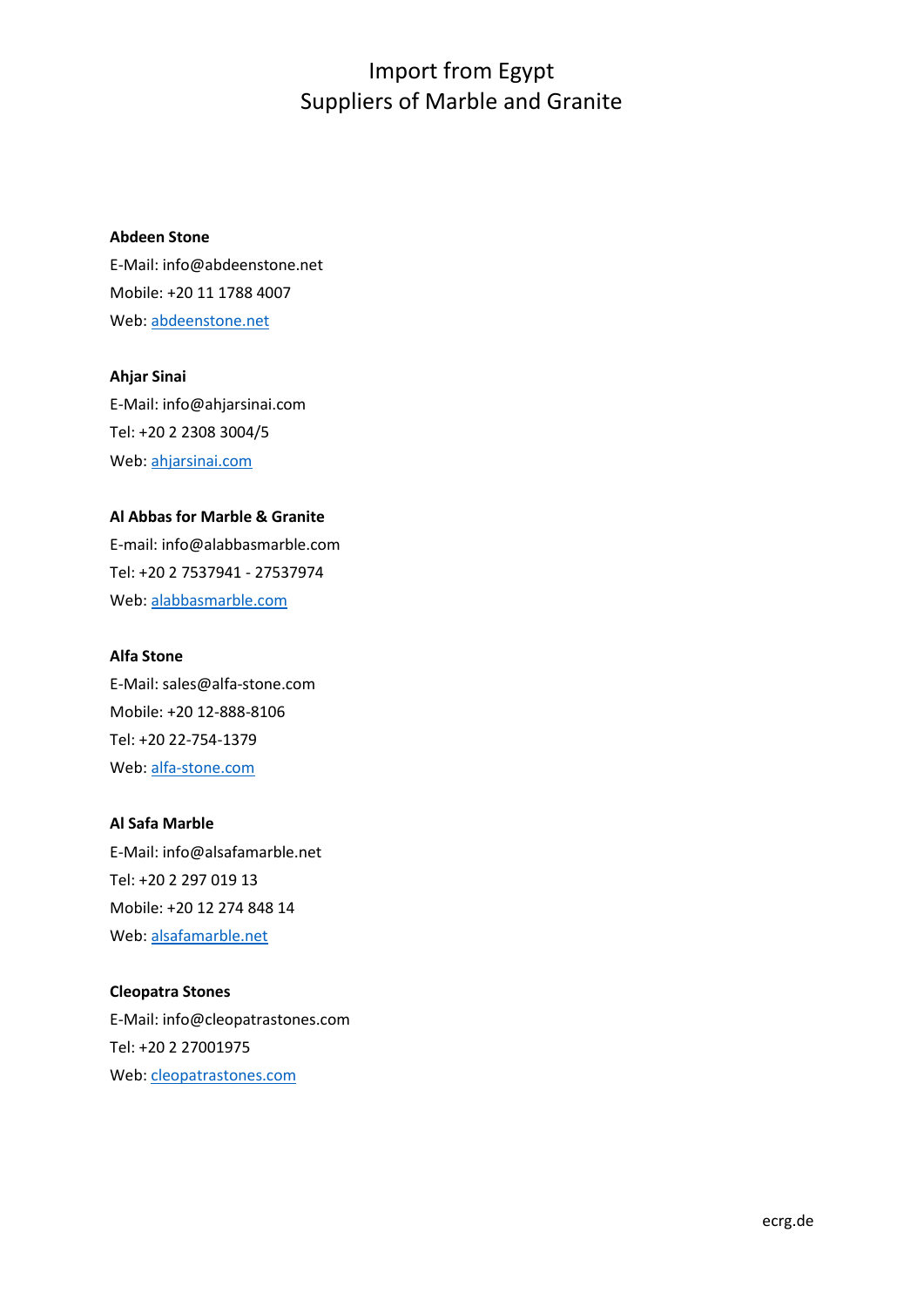## **Crystal Marble & Granite**

E-Mail[: crystal@crystal.com.eg](mailto:crystal@crystal.com.eg) Tel: +20 2 29700 551 Web: [crystal.com.eg/de](http://www.crystal.com.eg/de/)

## **Develop for Marble**

E-Mail: wagdy@developmarble.com [& edward@developmarble.com](mailto:edward@developmarble.com) Tel. Export Department: +20 12 2 33 73 251 Web: [developmarble.com](http://developmarble.com/)

#### **El Alfy**

E-Mail: info@elalfyco.com Tel: +20 2 7541347 - 7541349 Web: [elalfyco.com](http://elalfyco.com/)

#### **El-Morsy**

E-Mail[: info@el-morsy.com](mailto:info@el-morsy.com) Tel: +20 2 2700 2525 Web: [el-morsy.com](http://el-morsy.com/)

#### **El Mortada**

E-Mail[: sales@elmortada.com](mailto:sales@elmortada.com) Tel: +20 2 29700192 Mobile: +20 100 6467320 & +20 114 5535771 Web: [elmortada.com](http://www.elmortada.com/)

#### **Galala**

Email: info@galala-eg.comِ Tel: +20 62 3710166 Web: [galala-eg.com](http://galala-eg.com/)

#### **GS Global Stones**

E-Mail: [info@gsglobalstones.com](mailto:info@gsglobalstones.com) Tel: +20 2 27549770 / 27549769 Web: [gsglobalstones.com](http://gsglobalstones.com/)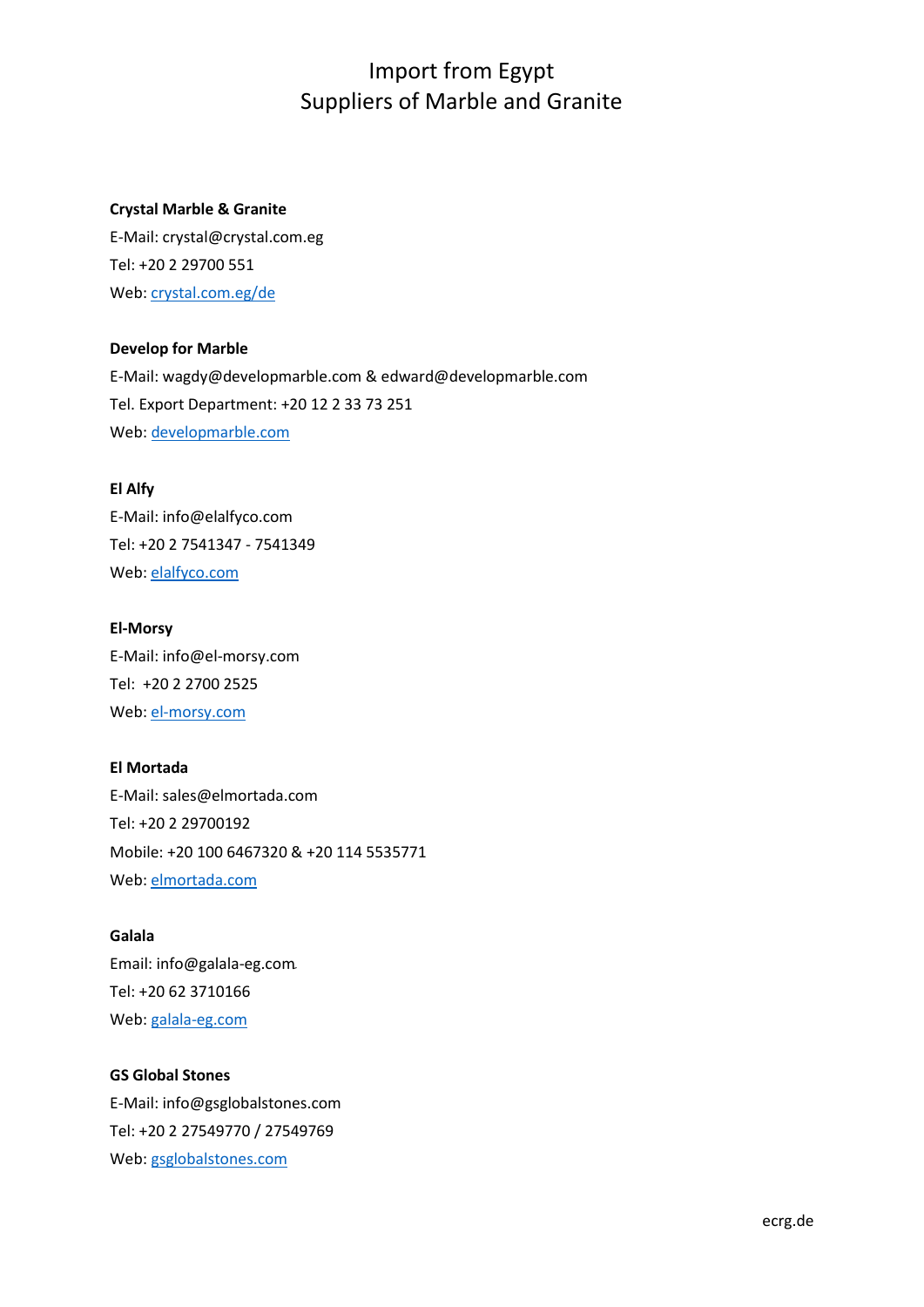#### **IMG**

E-Mail[: info@imgegypt.com](mailto:info@imgegypt.com) Tel: +20 2 382 00 398 – 382 00 828 Web: [imgegypt.com](http://imgegypt.com/)

## **Iso Marble**

E-Mail: adel@isomarble.com Tel: +20 2 2517 5552 / 2516 4801 Web: [isomarble.com](http://isomarble.com/English/About-Us)

## **Kiro Marble**

E-Mail: info@kiromarble.com Tel: +20 2 27541302 / +20 10 02112437 Web: [kiromarble.com](http://kiromarble.com/)

#### **KR Onyx**

E-Mail: contact@kr-onyx.com Tel: + 20 122 3114614 / + 20 100 1018538 Web: [kr-onyx.com](http://kr-onyx.com/)

## **Marmo Brand**

E-Mail[: sales@marmobrand.com](mailto:sales@marmobrand.com) Tel: +20 2 25164523 / +20 10 15944007 / +2 01022262893 Mobile**:** +20 10 22262893 Web: [marmobrand.com](http://marmobrand.com/)

## **Marmonil**

E-Mail: export@marmonil.com Tel: +202 24013920-25 Web: [marmonil.com](http://marmonil.com/)

## **Misr El Nour**

E-Mail[: marble@misrnour.com](mailto:marble@misrnour.com) Tel: +20 2 2675300 Web: [misrnour.com](http://www.misrnour.com/index.php/marble/product)